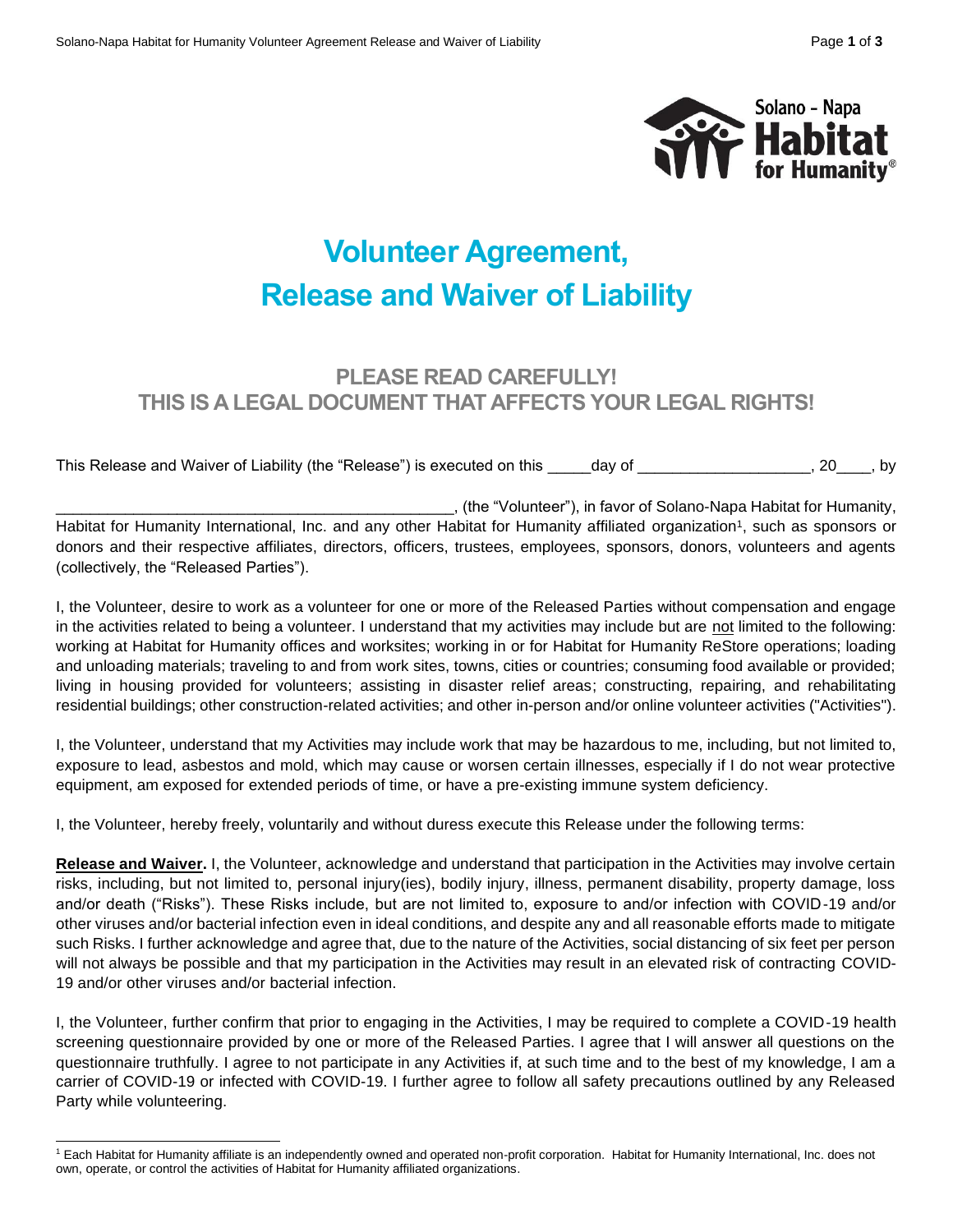In consideration of and in order to be allowed to participate in the Activities, I do hereby release and forever discharge and hold harmless the Released Parties and their successors and assigns from any and all liability, claims, demands, costs and damages of any kind, whether arising from tort, contract or otherwise, which I or my heirs, assigns, next of kin or legal representatives may have or which may hereinafter accrue, arise from, or are in any way related to my Activities with any of the Released Parties, including but not limited to Risks, whether caused wholly or in part by the simple negligence, fault or other misconduct of any of the Released Parties or of other volunteers, other than their intentional or grossly negligent conduct. In addition, the Released Parties shall have the benefit of any future liability protection for businesses as relating to the COVID-19 pandemic passed by any governmental entity to which the Released Parties are subject.

I understand and acknowledge that by signing this Release I knowingly assume the Risks associated with the Activities. I also understand that the Released Parties do not assume any responsibility for or obligation to provide financial assistance or other assistance, including but not limited to medical, health or disability insurance in the event of injury, illness, death or property damage. Regarding any illness or virus, including COVID-19, I, the Volunteer, understand that even if I follow all guidelines for the prevention and handling of any illness or virus, including COVID-19, there is still a risk that Volunteer could contract such virus or illness.

*I understand and acknowledge that children under the age of 16 are not allowed on Habitat for Humanity worksites while*  construction is in progress. While minors between the ages of 16 and 18 may be allowed to participate in some types of *build site activities, solely as outlined by the Released Parties, I understand that using power tools, excavation, demolition, working on rooftops and similar activities are not permitted for anyone under the age of 18. I agree it is my responsibility to communicate these requirements to any of my minor children who will attend and/or participate in the Activities.*

**Consent to Transportation and Medical Treatment.** I consent to the use of first aid treatment and the use of generic and over-the-counter medications and treatments as directed by manufacturer labels, whether administered by the Released Parties or first aid personnel. In an emergency, I understand the Released Parties may try to contact the individual listed below as an emergency contact. If an emergency contact cannot be reached promptly, I hereby authorize the Released Parties to act as an agent for me to consent to any examination, testing, x-rays, medical, dental or surgical treatment for me as advised by a physician, dentist or other health care provider. This includes, but is not limited to, my assessment, evaluation, medical care and treatment, anesthesia, hospitalization, or other health care treatment or procedure as advised by a physician, dentist or other health care provider. I also aut horize the Released Parties to arrange for transportation of me as deemed necessary and appropriate in their discretion. I, the Volunteer, do hereby release, forever discharge and hold harmless the Released Parties from any liability, claim, demand, and action whatsoever brought by me or on my behalf which arises or may hereafter arise on account of any transportation, first aid, assessment, care, treatment, response or service rendered in connection with my Activities with any of the Released Parties.

If the Volunteer is less than 18 years of age, the parent(s) having legal custody and/or the legal guardian(s) of the Volunteer also hereby release, forever discharge and hold harmless the Released Parties from any liability, claim, demand and action whatsoever brought by such volunteer or on his/her behalf which arises or may hereafter arise on account of the decision by any representative or agent of the Released Parties to exercise the power to transport, administer first aid, and consent to assessment, examination, x-rays, medical, dental, surgical or other such health care treatment as set forth in the Parental Authorization for Treatment of, and Travel With, a Minor Child.

**Insurance.** I understand that, except as otherwise agreed to by the Released Parties in writing, the Released Parties are under no obligation to provide, carry or maintain health, medical, travel, disability or other insurance coverage for any Volunteer. Each Volunteer is expected and encouraged to obtain his or her own health, medical, travel, disability or other insurance coverage.

I understand that I am and remain responsible for payment of such hospital, physician, ambulance, dental, medical or other services obtained for me or my child. I agree that the Released Parties do not assume any responsibility for the payment of such fees or expenses which may be incurred. If I have health insurance, I understand my personal health insurance is my primary coverage.